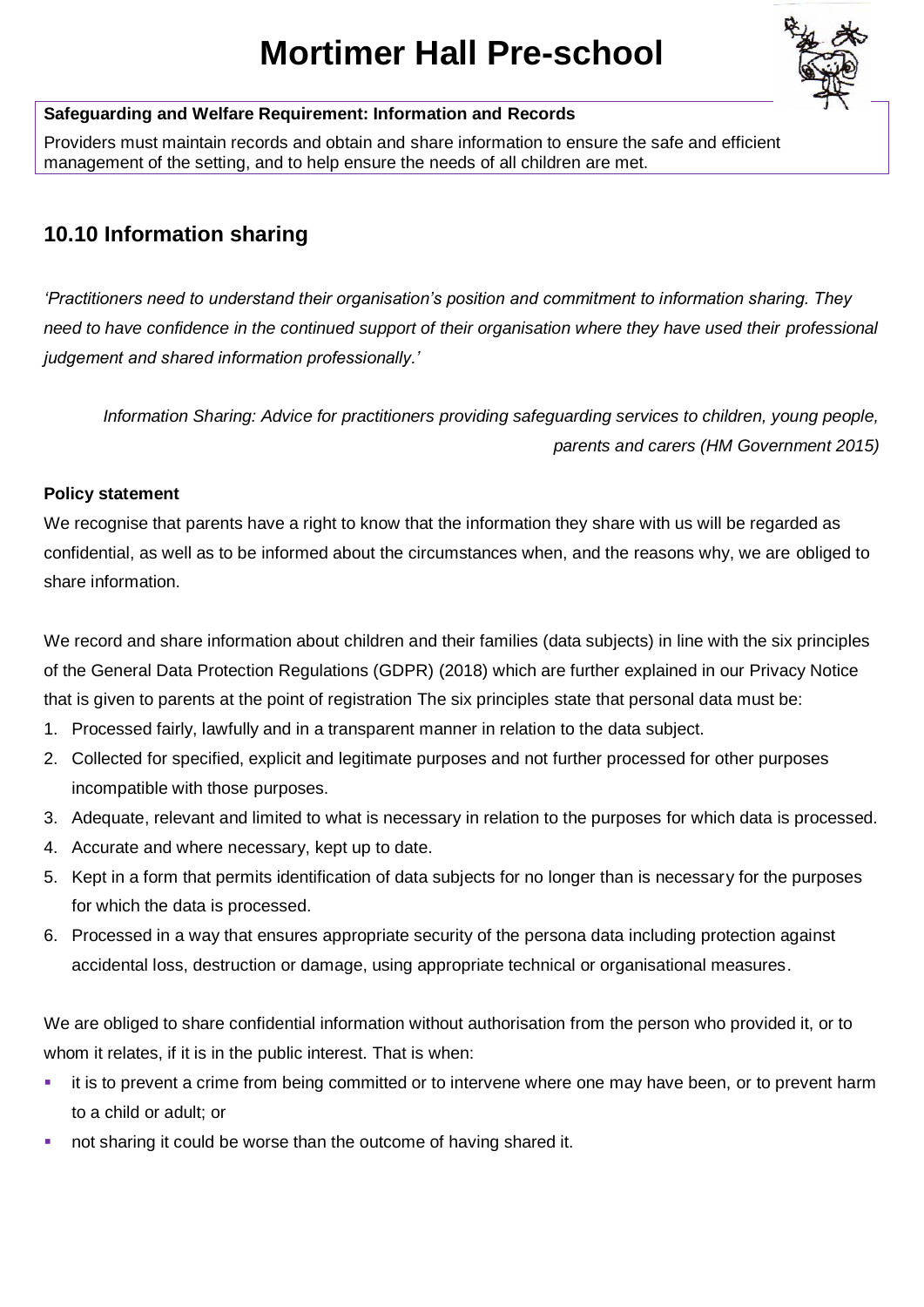#### 10\_10\_Information Sharing\_519\_GDPR Compliant.doc

The decision should never be made as an individual, but with the back-up of the management team (the committee

The three critical criteria are:

- Where there is evidence that the child is suffering, or is at risk of suffering, significant harm.
- **•** Where there is reasonable cause to believe that a child may be suffering, or is at risk of suffering, significant harm.
- To prevent significant harm arising to children and young people or adults, including the prevention, detection and prosecution of serious crime.

## **Procedures**

Our procedure is based on the GDPR principles as listed above and the seven golden rules for sharing information in the Information sharing Advice for practitioners providing safeguarding services to children, young people, parents and carers*.* We also follow the guidance on information sharing from the Local Safeguarding Children Board.

- *1. Remember that the General Data Protection Regulations 2018 and human rights law are not barriers to justified information sharing as per the Children Act 1989, but provide a framework to ensure that personal information about living individuals is shared appropriately.*
	- Our policy and procedures on Information Sharing provide guidance to appropriate sharing of information both within the setting, as well as with external agencies.
- *2. Be open and honest with the individual (and/or their family where appropriate) from the outset about why, what, how and with whom information will, or could be shared, and seek their consent, unless it is unsafe or if we have a legal obligation to do so. A Privacy Notice is given to parents at the point of registration to explain this further.*

In our setting we ensure parents:

- receive information about our Information Sharing Policy when starting their child in the setting and that they sign our Registration Form to say that they understand the circumstances in which information may be shared without their consent. This will only be when it is a matter of safeguarding a child or vulnerable adult;
- have information about our Safeguarding Children and Child Protection Policy; and
- have information about the other circumstances when information will be shared with external agencies, for example, with regard to any special needs the child may have or transition to school.
- *3. Seek advice if you are in any doubt, without disclosing the identity of the person where possible.*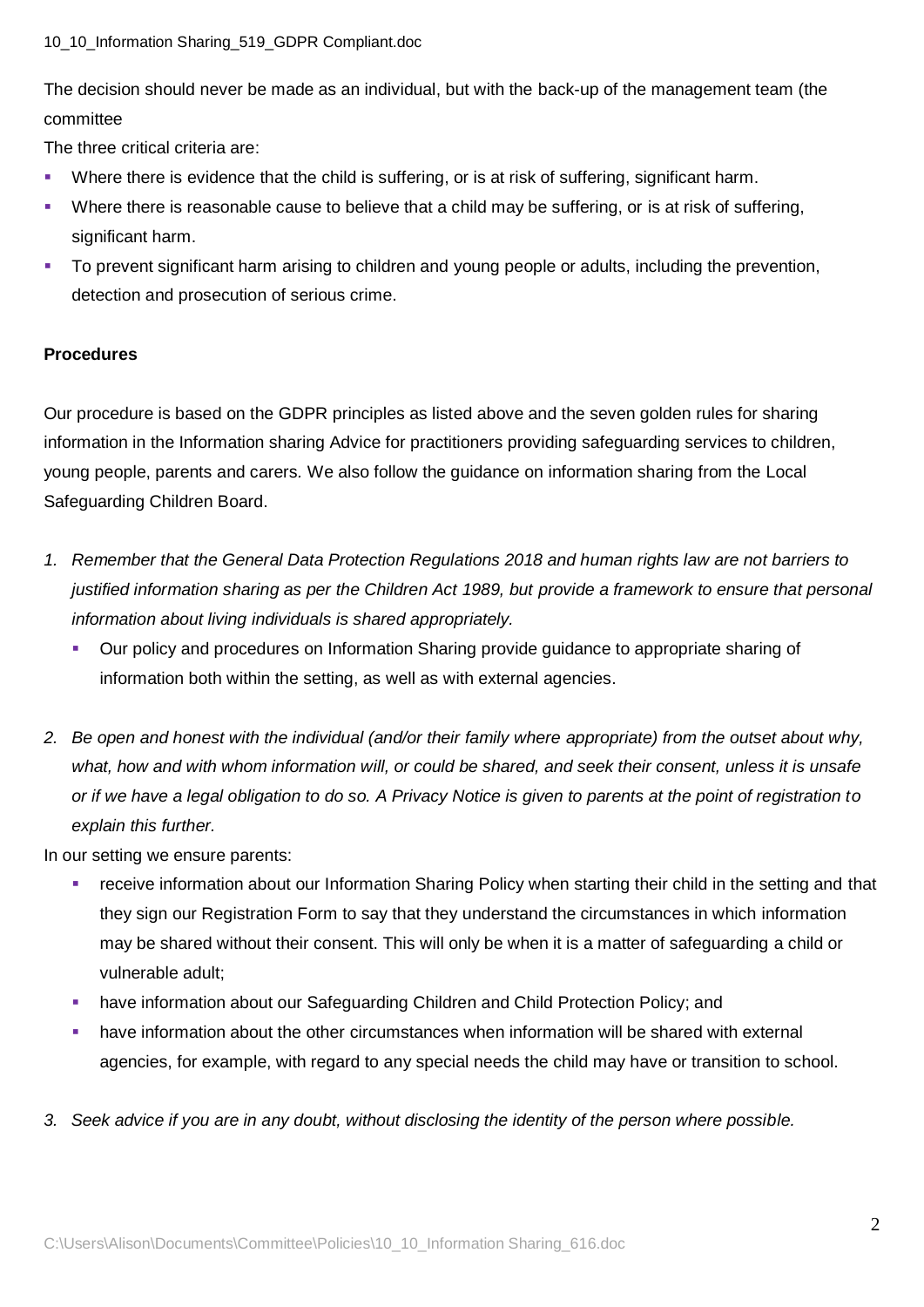10\_10\_Information Sharing\_519\_GDPR Compliant.doc

- Our staff discuss concerns about a child routinely in supervision and any actions are recorded in the child's file.
- Our Supervisor routinely seeks advice and support from the Committee about possible significant harm. Our Safeguarding Children and Child Protection Policy sets out the duty of all members of our staff to refer concerns to our Supervisor or deputy, as designated person, who will contact children's social care for advice where they have doubts or are unsure.
- Our supervisors seek advice if they need to share information without consent to disclose.
- *4. Share with consent where appropriate and, where possible, respect the wishes of those who do not consent to share confidential information. You may still share information without consent if, in your judgement, that lack of consent can be overridden in the public interest. You will need to base your judgement on the facts of the case.*
	- We base decisions to share information without consent on judgements about the facts of the case and whether there is a legal obligation.
	- Our guidelines for consent are part of this procedure.
	- **•** Our Supervisor is conversant with this and is able to advise staff accordingly.
- *5. Consider safety and well-being: Base your information sharing decisions on considerations of the safety and well-being of the person and others who may be affected by their actions.* In our setting we:
	- record concerns and discuss these with our designated person and/or designated officer from the management team (committee) for child protection matters;
	- record decisions made and the reasons why information will be shared and to whom; and
	- follow the procedures for reporting concerns and record keeping as set out in our Safeguarding Children and Child Protection Policy.
- *6. Necessary, proportionate, relevant, accurate, timely and secure: Ensure that the information you share is necessary for the purpose for which you are sharing it, is shared only with those people who need to have it, is accurate and up-to-date, is shared in a timely fashion, and is shared securely.*
	- Our Safeguarding Children and Child Protection Policy and Children's Records Policy set out how and where information should be recorded and what information should be shared with another agency when making a referral.
- *7. Keep a record of your decision and the reasons for it – whether it is to share information or not. If you decide to share, then record what you have shared, with whom and for what purpose.*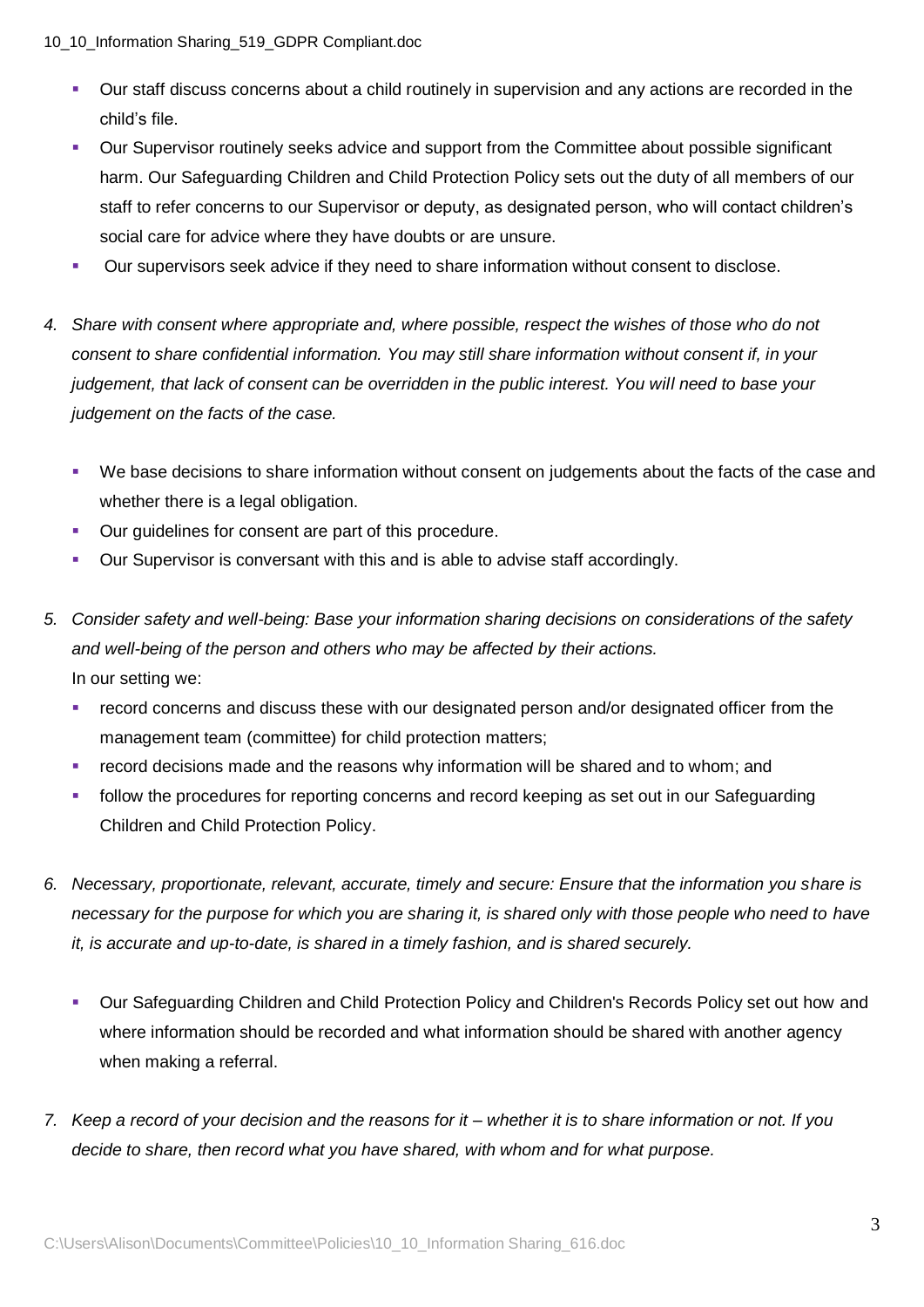#### 10\_10\_Information Sharing\_519\_GDPR Compliant.doc

▪ Where information is shared, we record the reasons for doing so in the child's file; where it is decided that information is not to be shared that is recorded too.

# *Consent*

When parents choose our setting for their child, they will share information about themselves and their families. This information is regarded as confidential. Parents have a right to be informed that we will seek their consent to share information in most cases, as well as the kinds of circumstances when we may not seek their consent, or may override their refusal to give consent. We inform them as follows:

- Our policies and procedures set out our responsibility regarding gaining consent to share information and when it may not be sought or overridden.
- We may cover this verbally when the child starts or include this in our prospectus.
- **Parents sign our Registration Form at registration to confirm that they understand this.**
- We ask parents to give written consent to share information about any additional needs their child may have, or to pass on child development summaries to the next provider/school.
- We give parents copies of the forms they sign.
- We consider the following questions when we need to share:
	- Is there legitimate purpose to us sharing the information?
	- Does the information enable the person to be identified?
	- Is the information confidential?
	- If the information is confidential, do we have consent to share?
	- Is there a statutory duty or court order requiring us to share the information?
	- If consent is refused, or there are good reasons for us not to seek consent, is there sufficient public interest for us to share information?
	- If the decision is to share, are we sharing the right information in the right way?
	- Have we properly recorded our decision?
- **EXECONSERVIER THE CONSERVIER IS CONSERVERT CONSERVIER FOR THE CONSERVIER CONSERVIER CONSERVIER CONSERVAT CONSERVIER SCHOOL OF CONSERVIER SCHOOL OF CONSERVIER SCHOOL OF CONSERVIER SCHOOL OF CONSERVIER SCHOOL OF CONSERVAT C** information will be shared, what will be shared, who will see information, the purpose of sharing it and the implications for them of sharing that information as detailed in the Privacy Notice.
- Consent may be *explicit*, verbally but preferably in writing, or *implicit*, implied if the context is such that sharing information is an intrinsic part of our service or it has been explained and agreed at the outset.
- Consent can be withdrawn at any time.
- We explain our Information Sharing Policy to parents.

#### *Separated parents*

- Consent to share need only be sought from one parent. Where parents are separated, this would normally be the parent with whom the child resides. Where there is a dispute, we will consider this carefully.
- Where the child is looked after, we may also need to consult the Local Authority, as 'corporate parent' before information is shared.